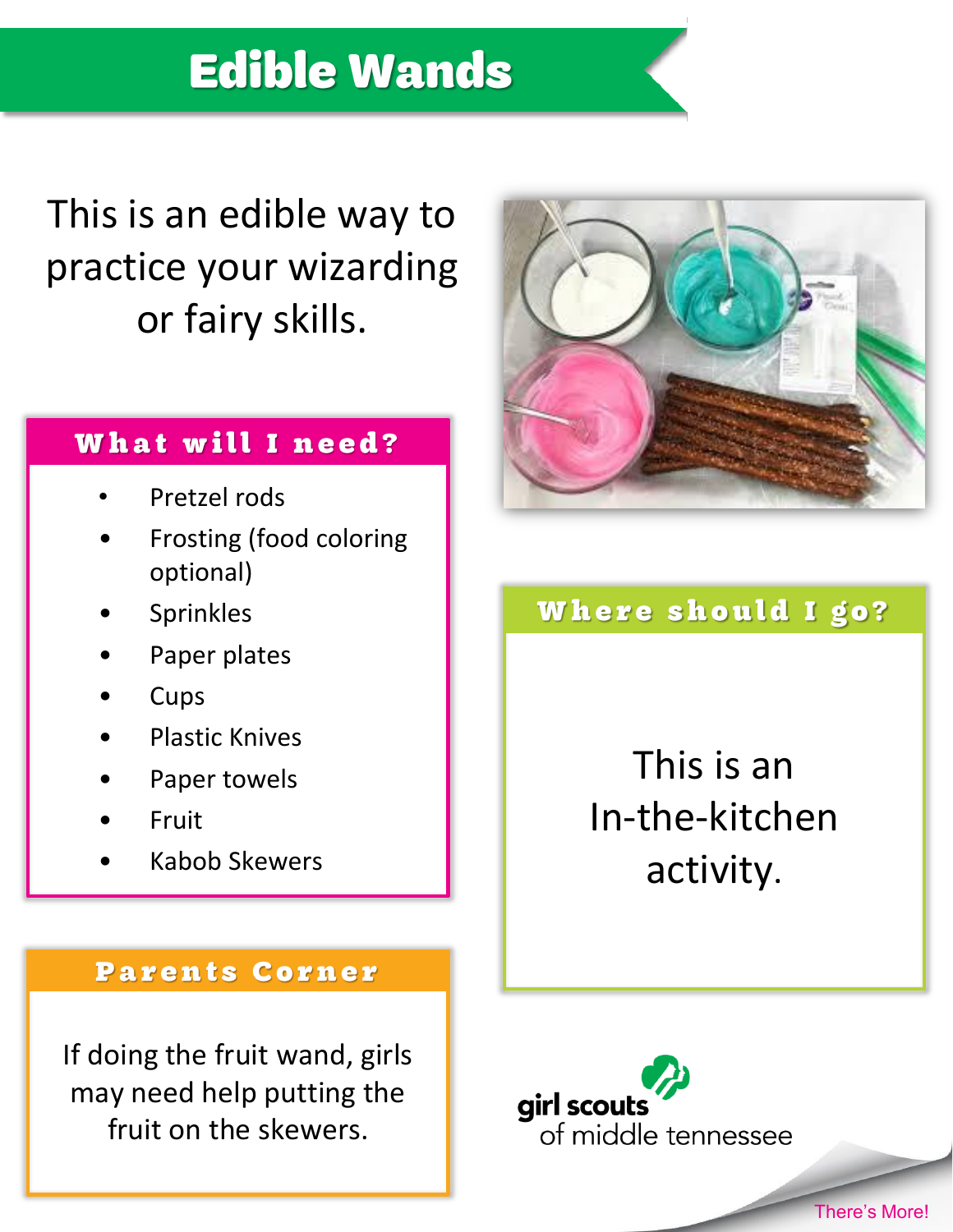

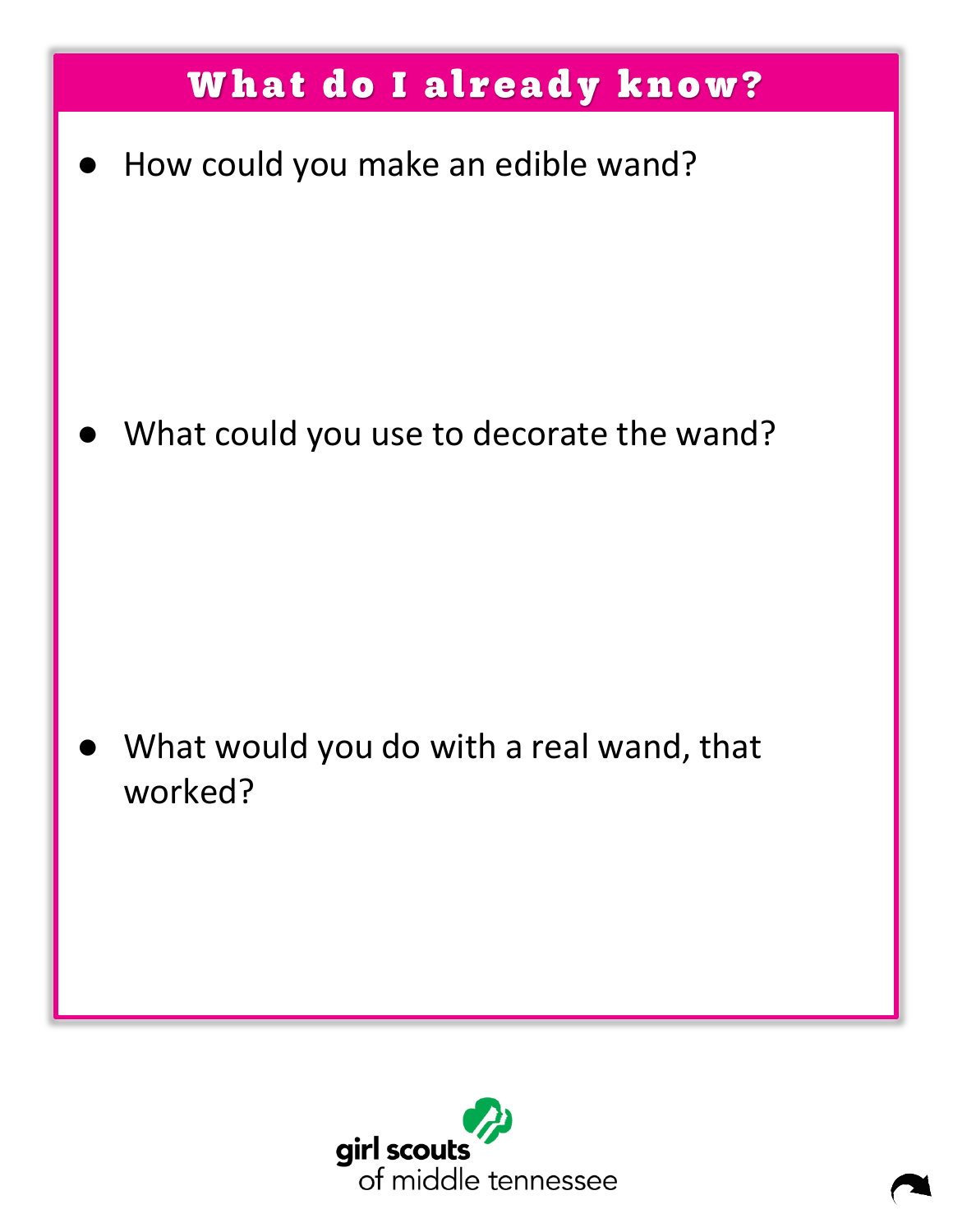## **INSTRUCTIONS**

Pretzel Wand:

- Grab a whole pretzel rod.
- If you have food coloring separate your icing and mix the color in.
- Using the knife carefully cover the pretzel in frosting. Only do one half of the pretzel.
- Add sprinkles carefully to the frosting.
- Enjoy!

Fruit Wand:

- Make sure the fruit you are using is pre chunked.
- Grab a kabob and start adding the fruit in your desired order.
- Then add icing to half of the fruit.
- Add sprinkles carefully to the frosting.
- Enjoy!

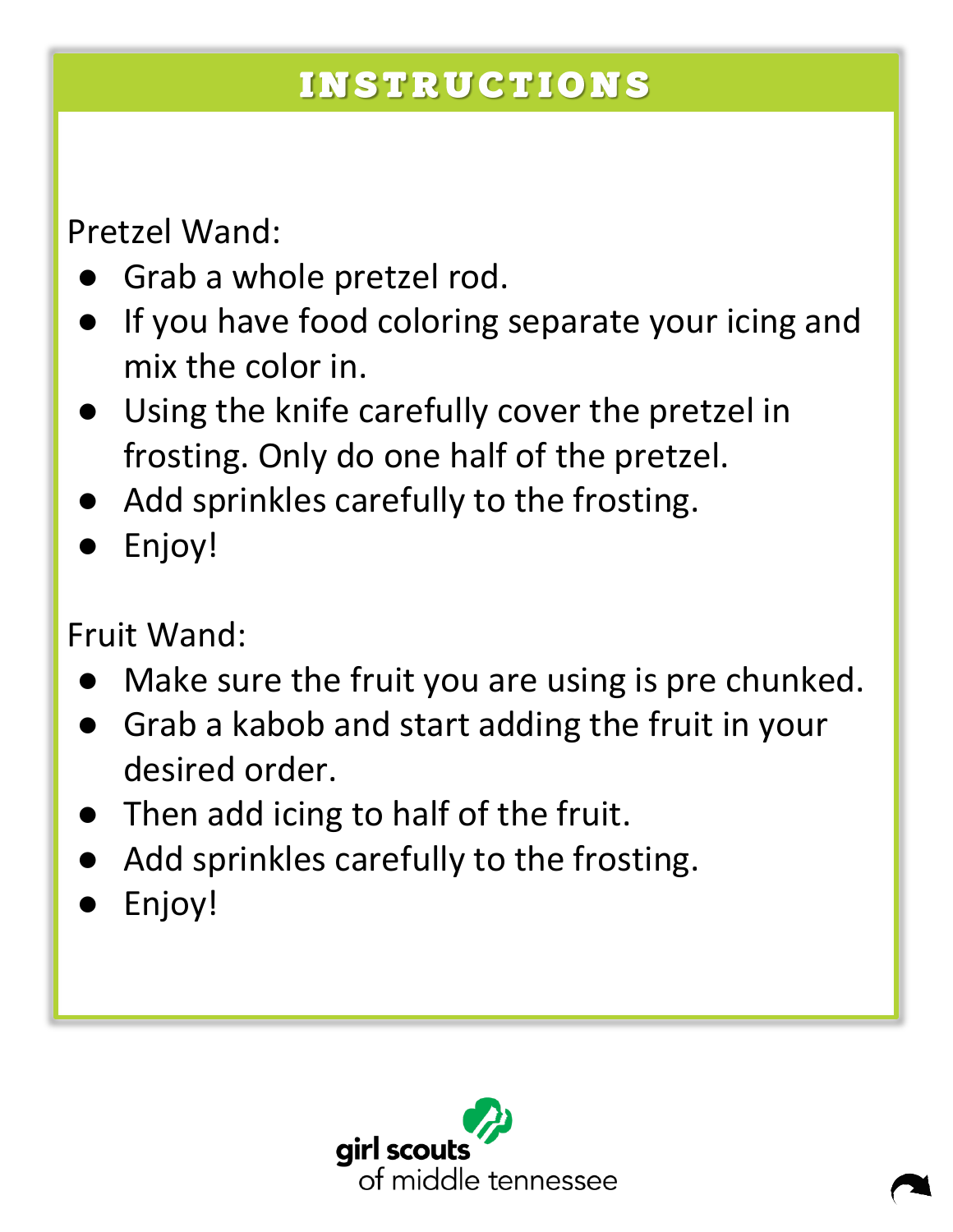## **What did I learn?**

Did you make your wand have a theme? What was it?

What other ingredients would you add for the future?

What is a different way you could apply the icing?